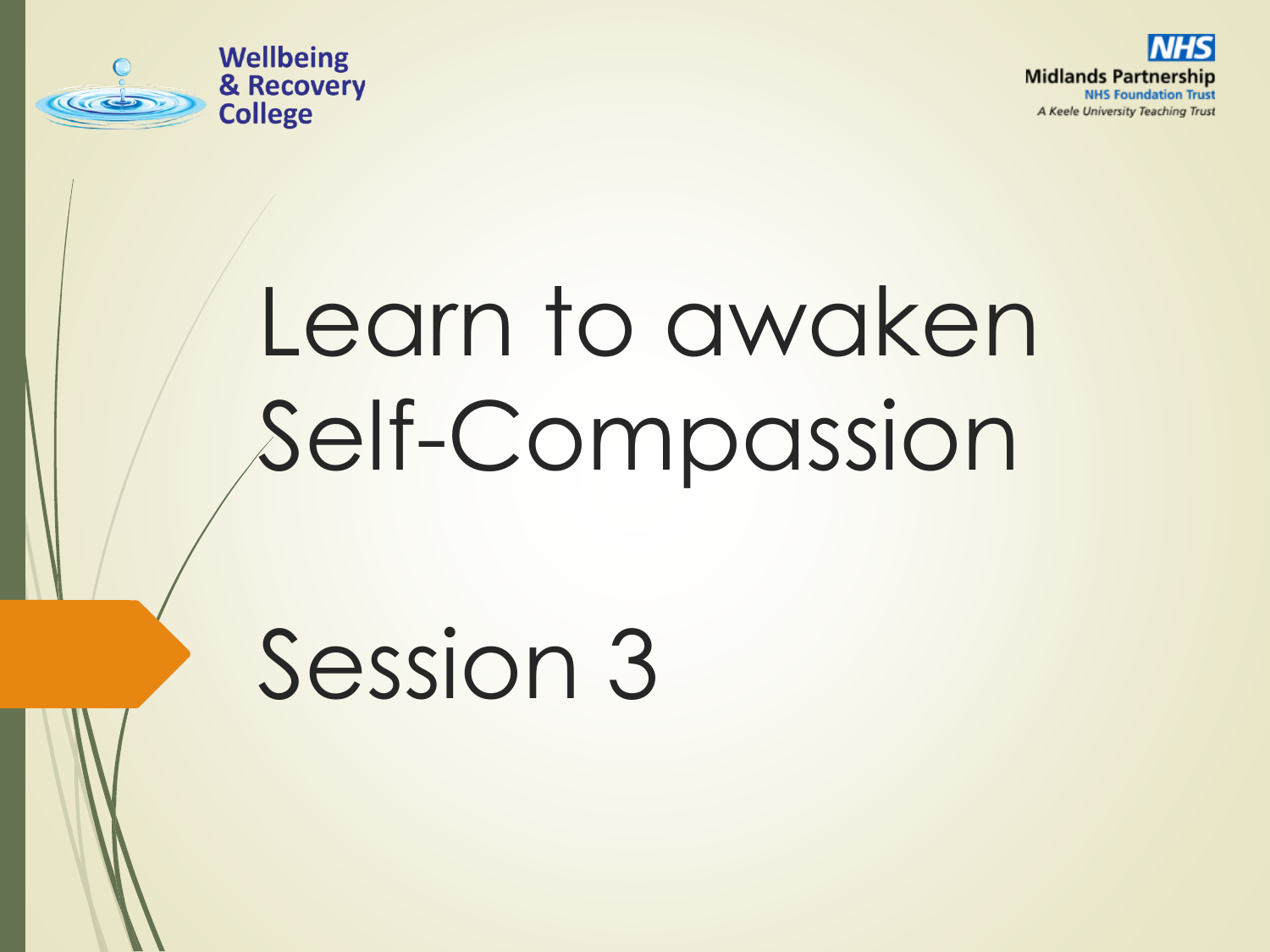# Aims of today's session

- $\blacksquare$  To understand Mindful Self-**Compassion**
- $\blacksquare$  To explore the Yin and Yang of Selfcompassion
- To experience the RAIN method
- To try Affectionate Breathing
- **Explore Seasons of Self-Compassion**
- Summary of tools to take away
- **Resources**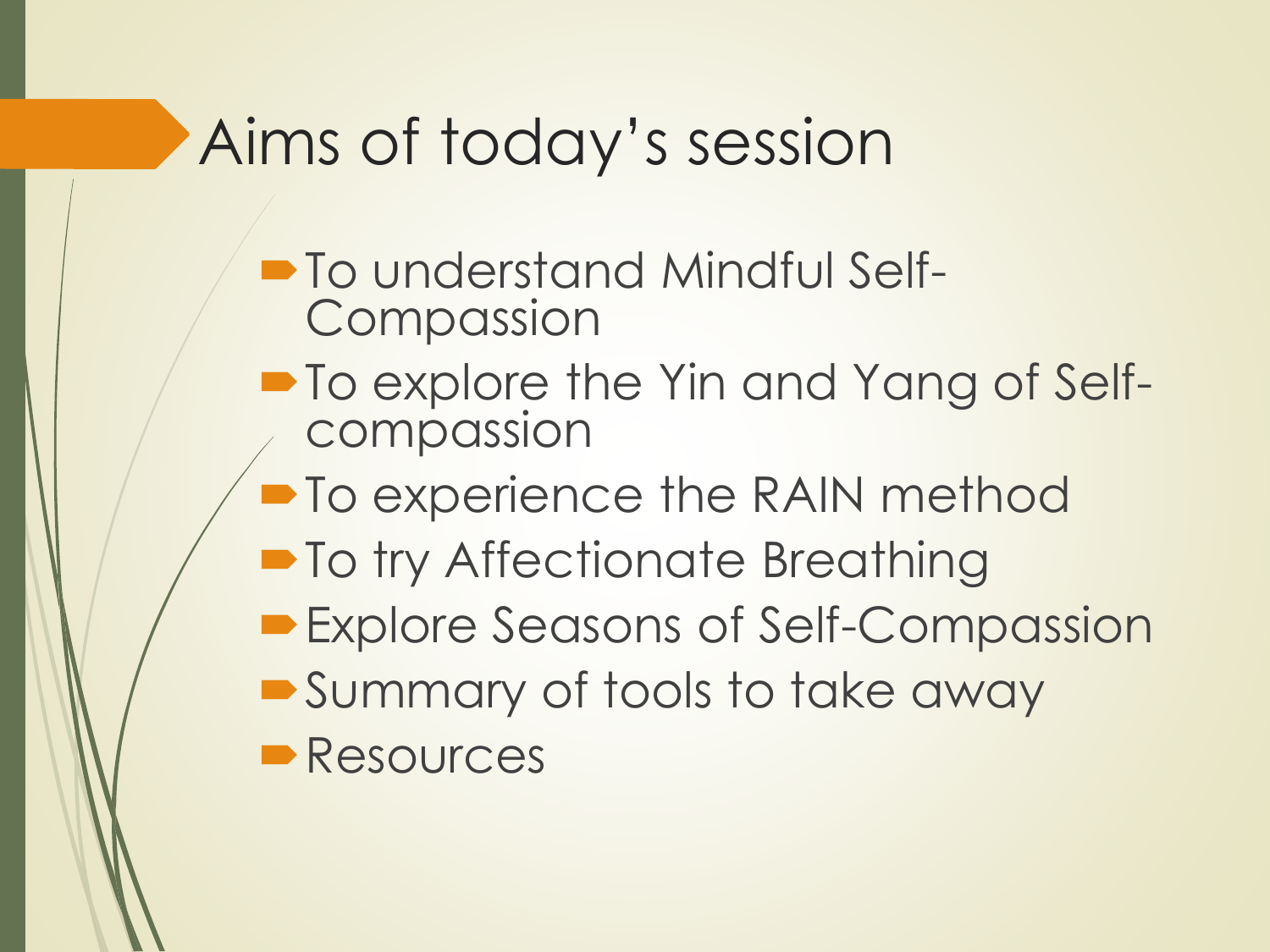#### Mindful Self-Compassion

### **Mindfulness is the first step**

Turning with loving awareness towards a difficult experience (thoughts, emotions, and sensations).

### **Self-compassion comes next**

Bringing loving awareness to ourselves.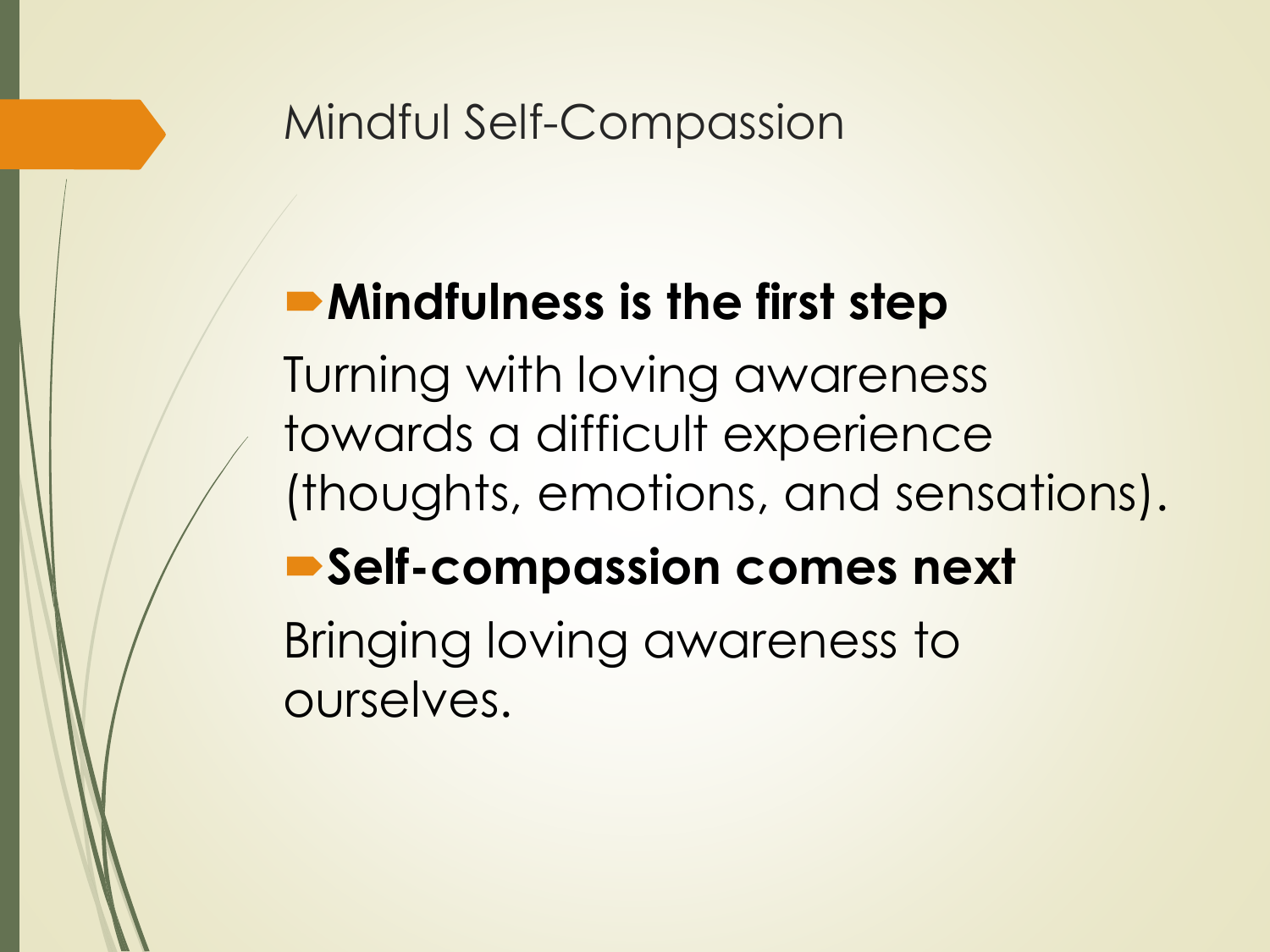#### Two Wings of a Bird

**Doorways into compassion are** presence and awareness, essentially mindfulness. This mindfulness, together with compassion are like two wings of a bird"

Tara Brach

 Together, mindfulness and selfcompassion comprise a state of warm, connected presence during difficult moments in our lives

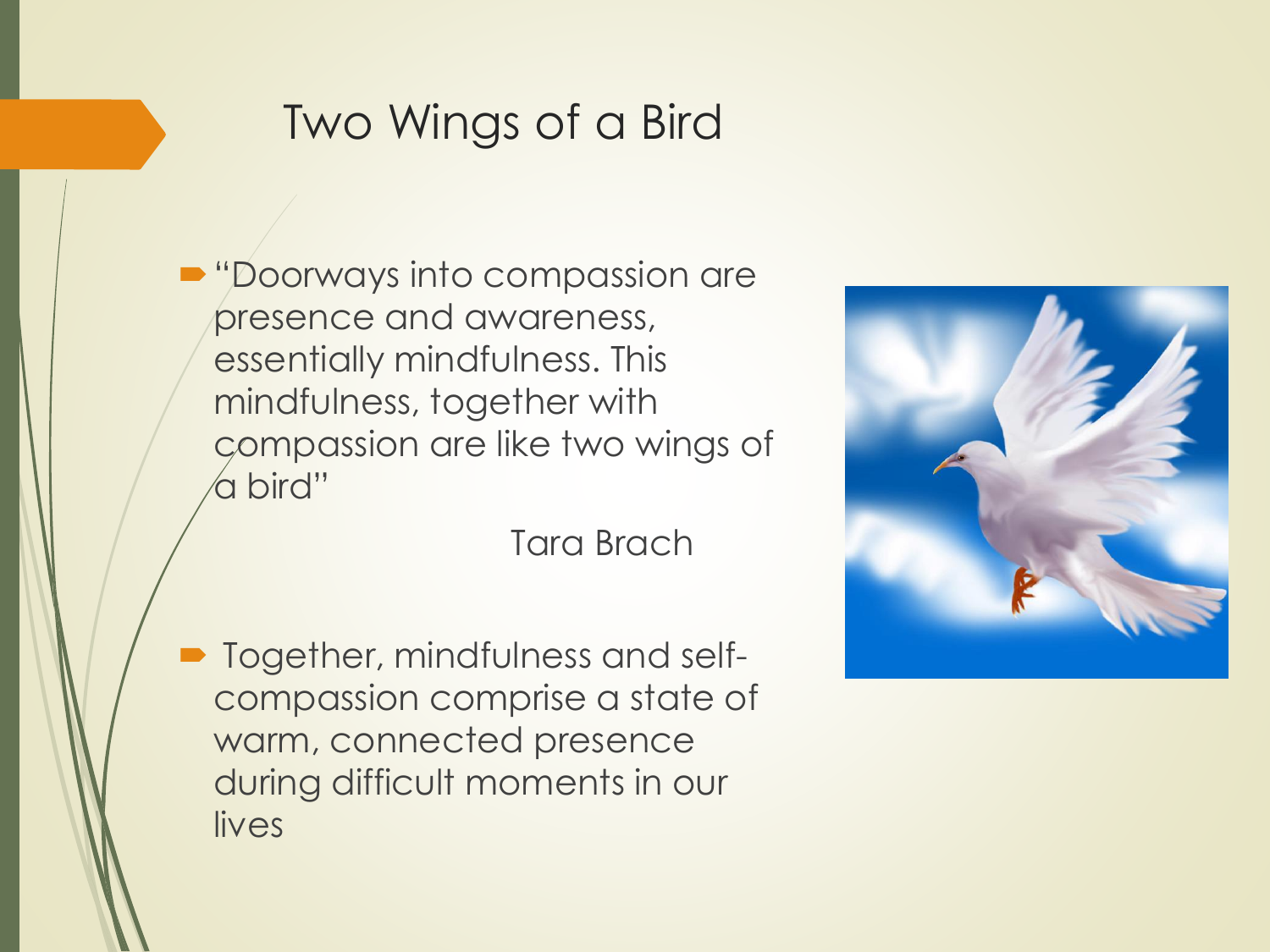# The Yin and Yang of Self-Compassion… Kristin Neff

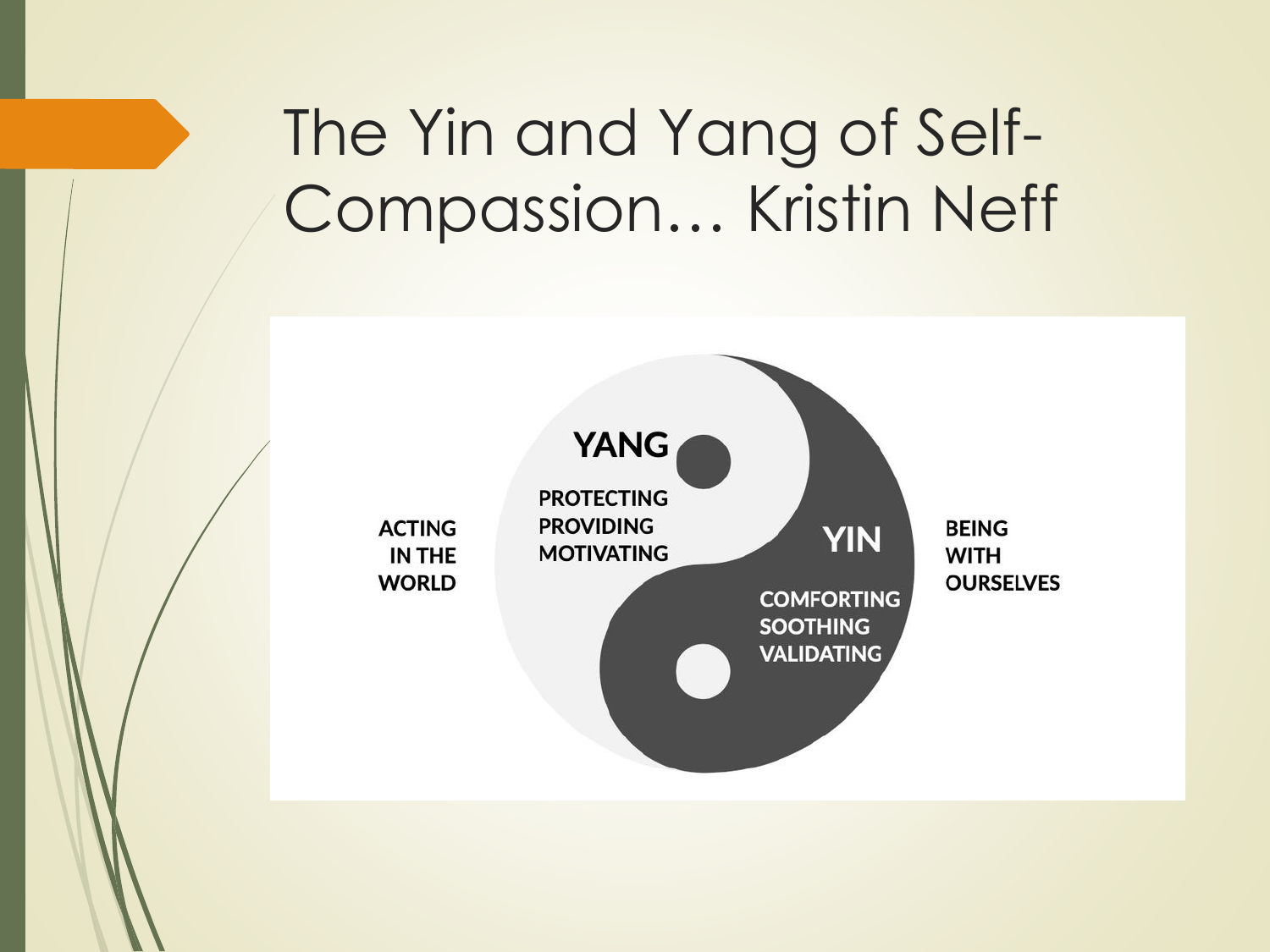# The Yin of Self-Compassion ■3 Branches:

**Mindfulness-Awareness** of our experience Common Humanity – Shared experience ■ Self Kindness – Offering compassion to our needs

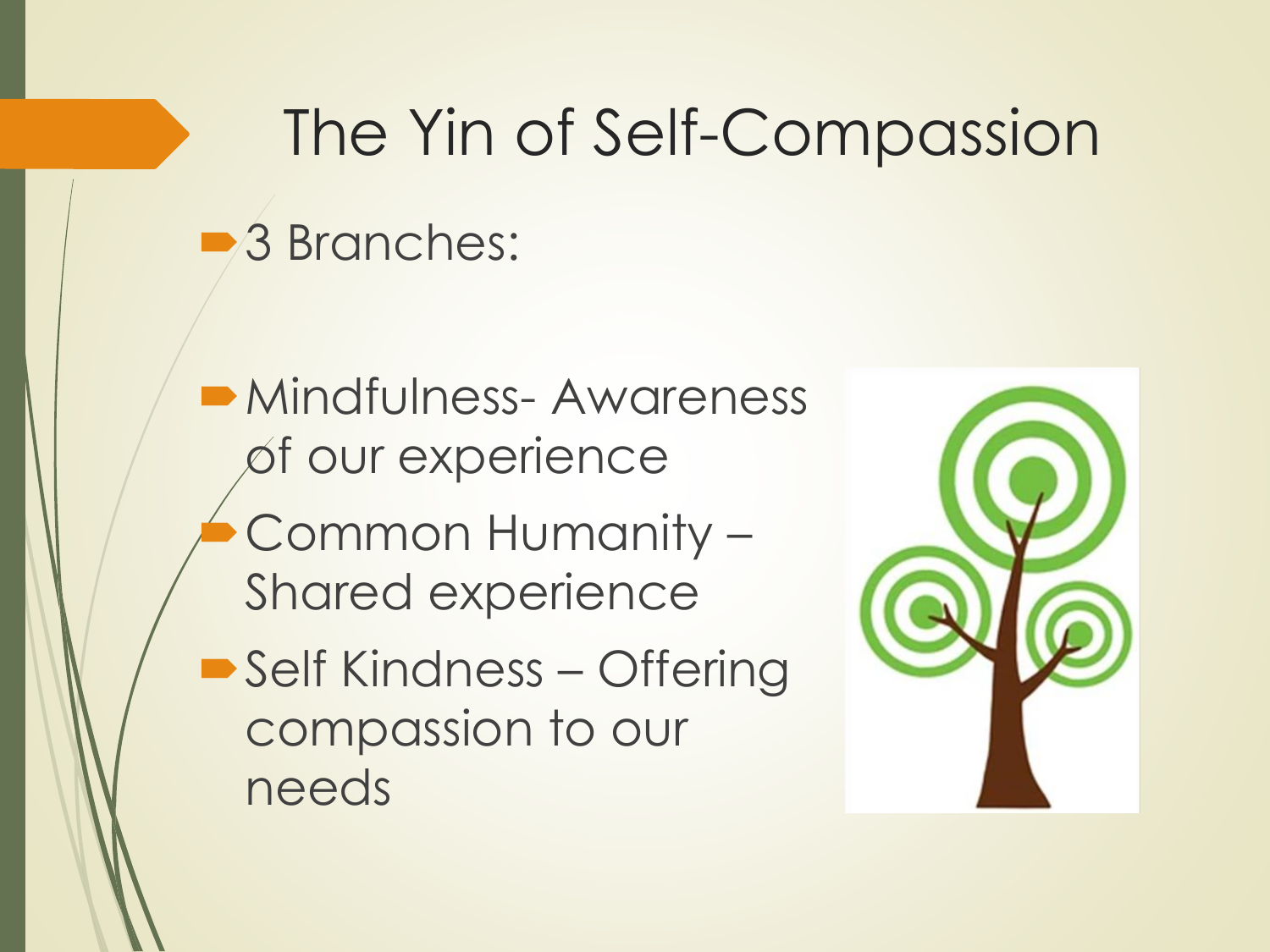Yin Self-Compassion Activity Create 3 self-compassion phrases of your own…

- Mindfulness: "This is stressful", " I feel......"
- **Common Humanity: "Difficulties are party** of life", "All our experiences are part of being human"
- **Self Kindness**: "What do I need to comfort myself right now?" , "May I be there for myself"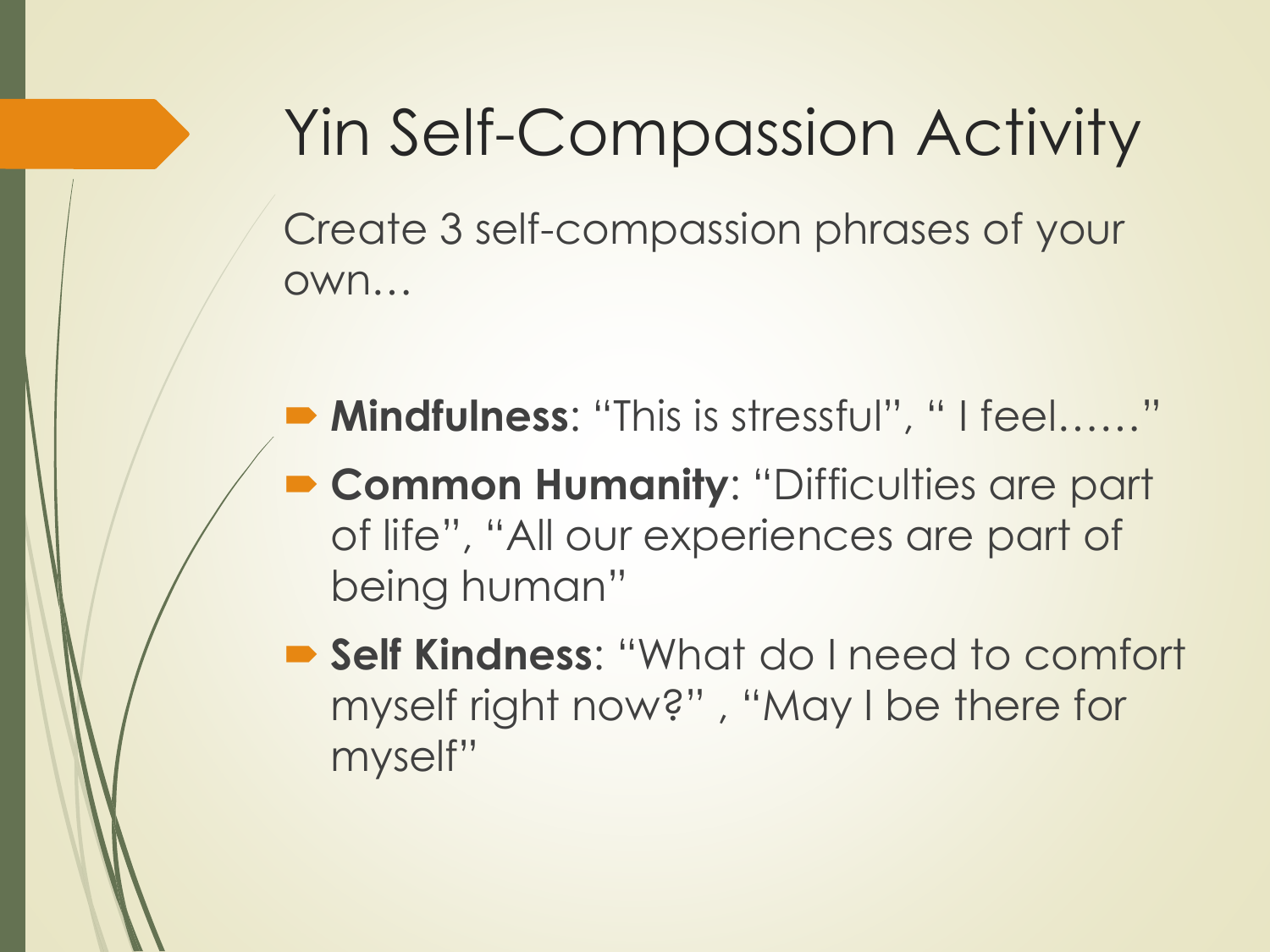# The Yang of Self-Compassion

■3 Branches

- Protecting setting boundaries
- **Providing giving** ourselves what we need



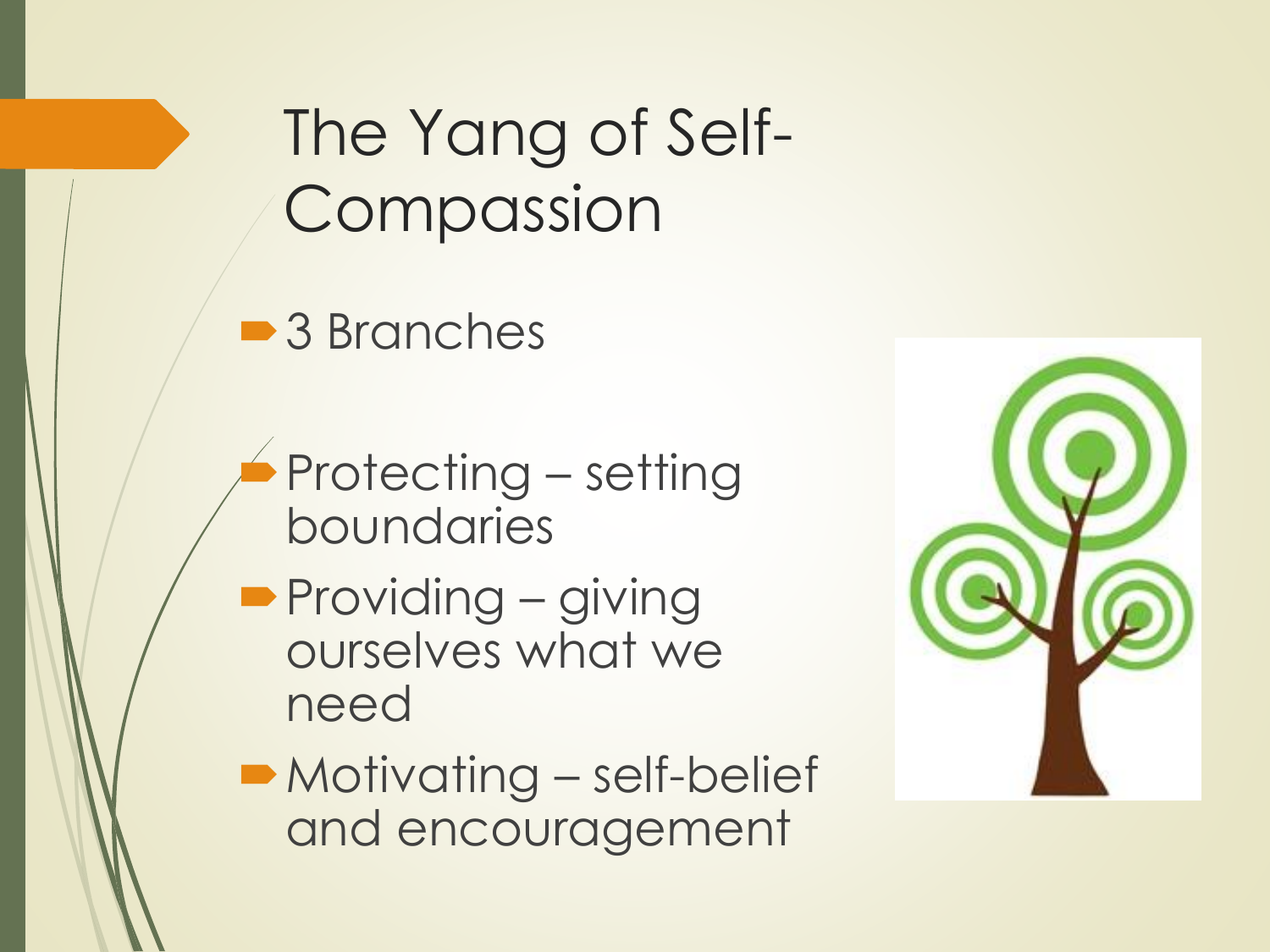# Yang Self-Compassion **Activity**





**Embody Fierce<br>Compassion** 

Learthgangha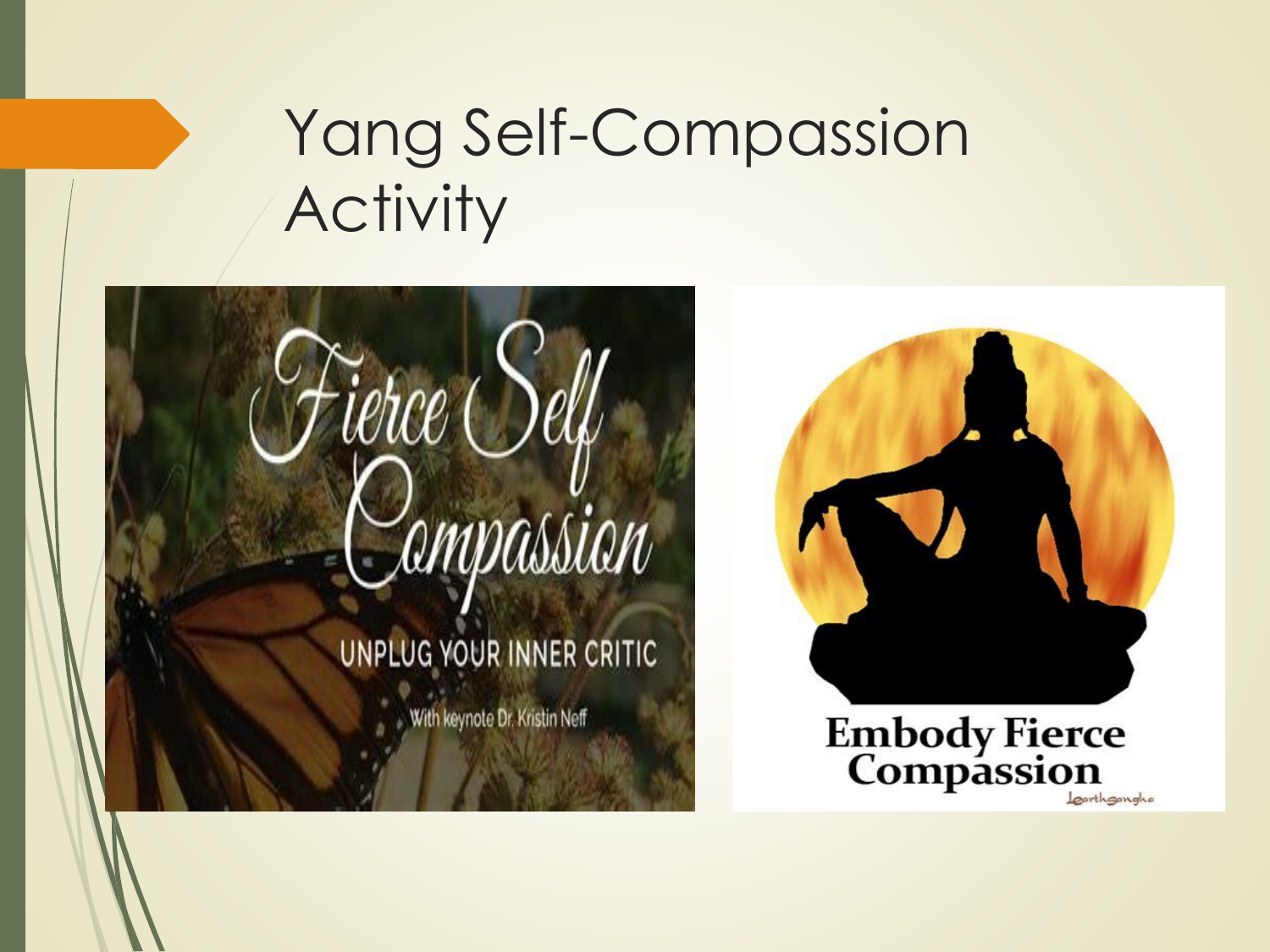RAIN… Tara Brach  $R$  = Recognise (Acknowledge)  $A =$  Allow (Feel it)  $\blacksquare$  = Investigate (Curiosity)  $N =$  Nurture (Offer kindness)

After the Rain...

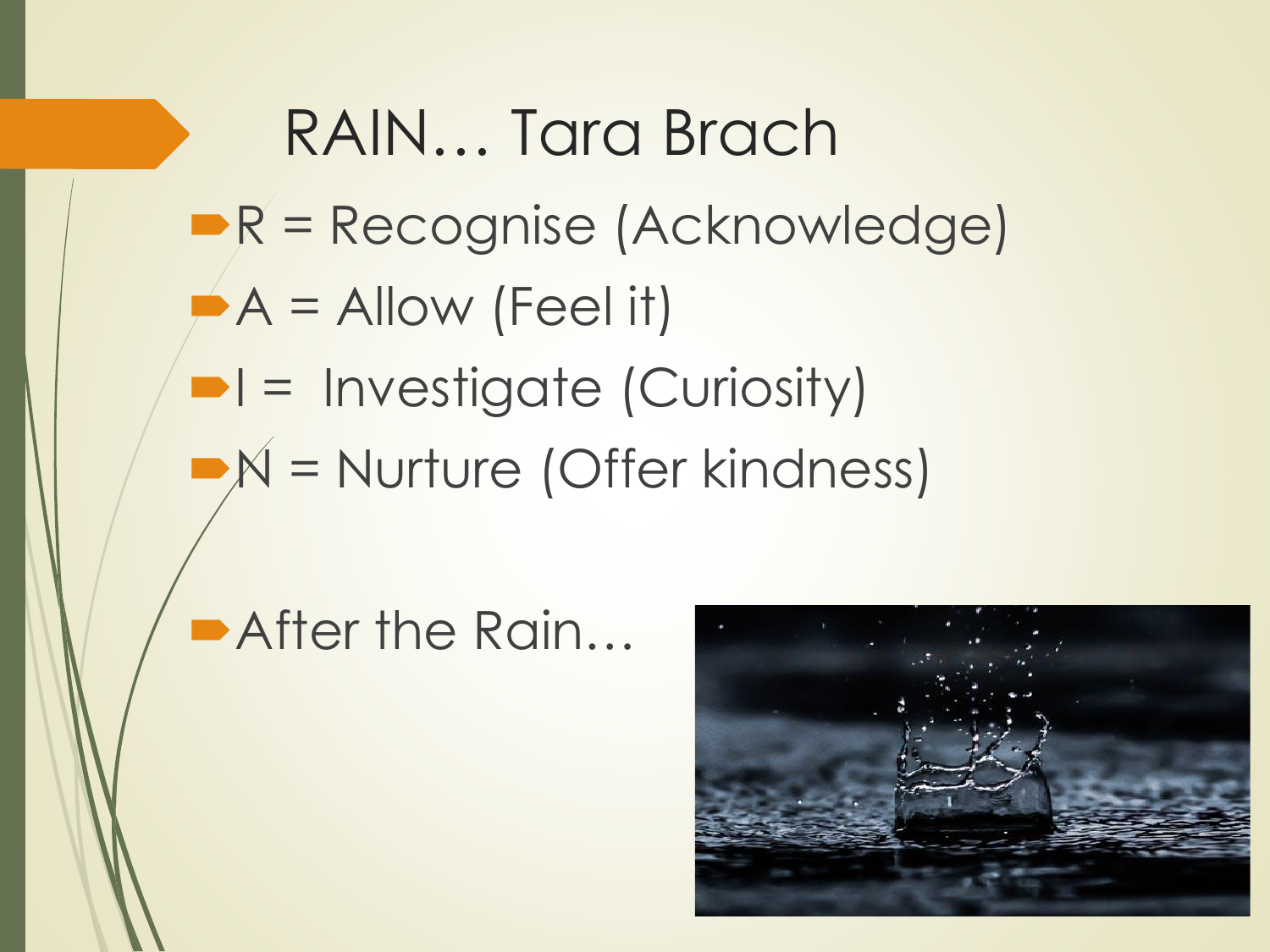# Affectionate Breathing

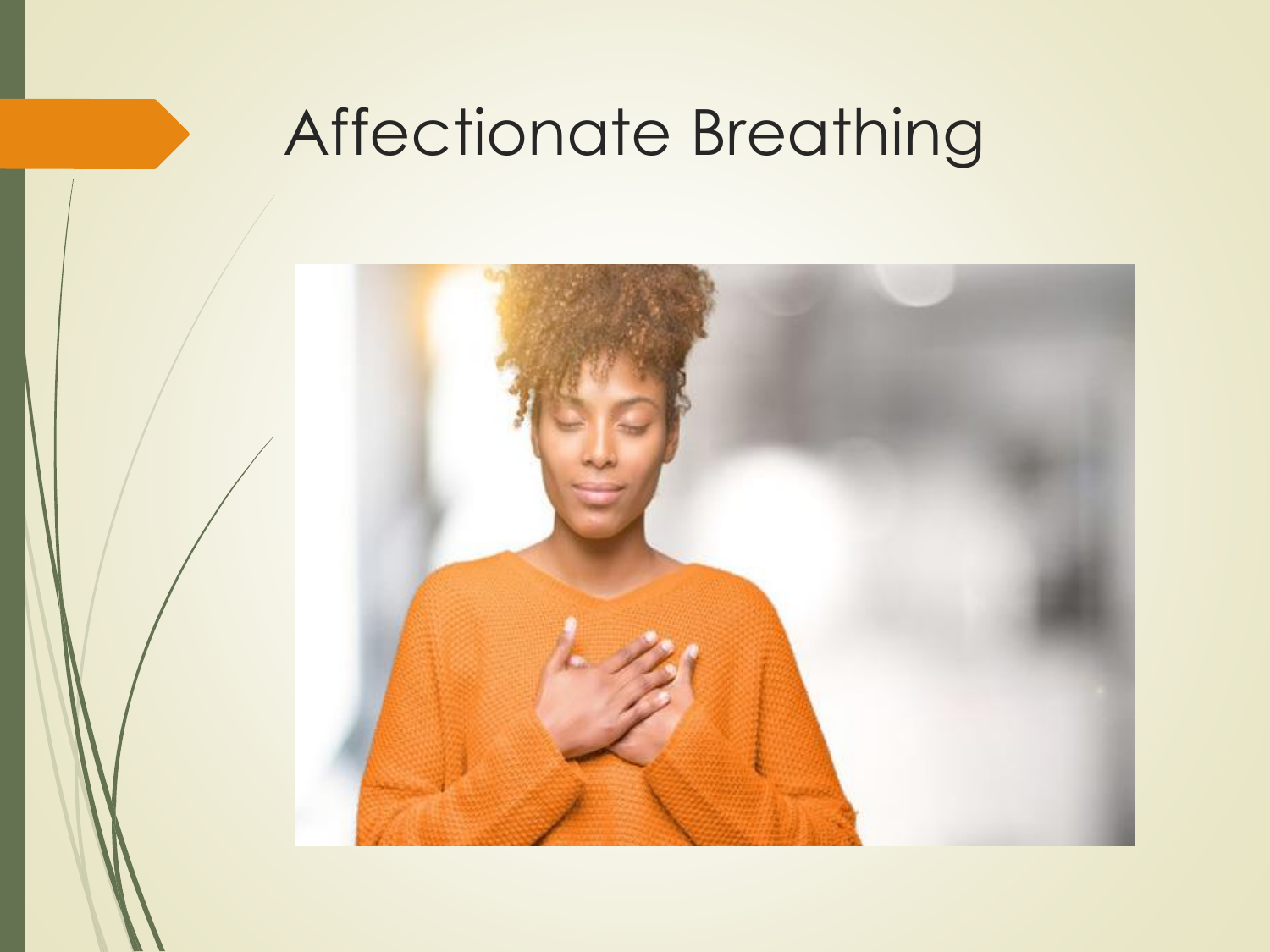# Seasons of Compassion

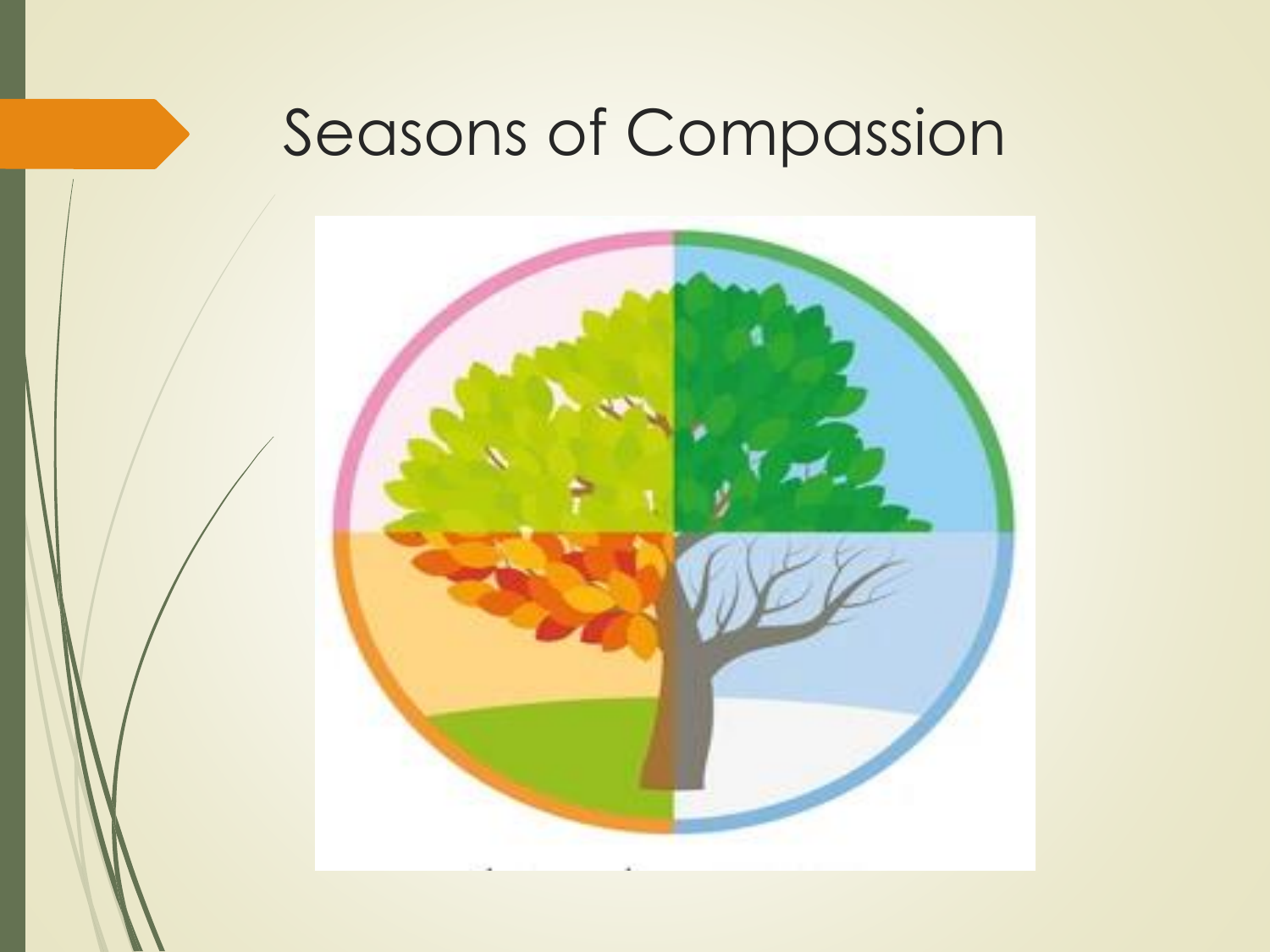# Self-Compassion Tool Kit

- **D** Loving Kindness Meditation
- Ancient Cultural Approaches
- Somatic Movement
- Yin -Self-compassion Break
- Yang Embodying the fierce side of Selfcompassion
- $RAN$
- **Affectionate Breathing**
- Seasons of Self-Compassion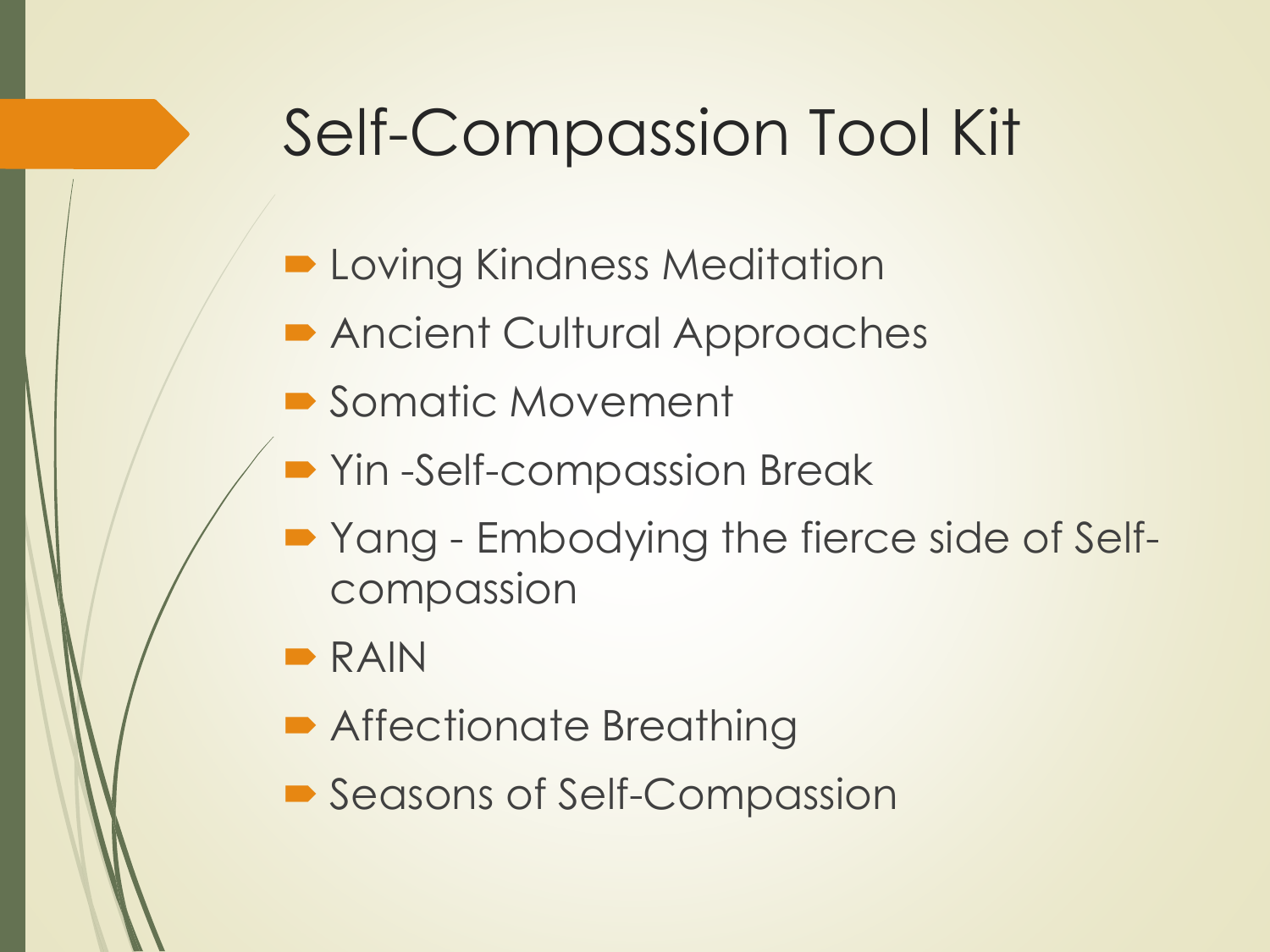# Resources - Books

- Kristin Neff *[Self-Compassion: The proven power of being](https://amzn.to/32bTI72)  kind to yourself*
- Kristin Neff (2021) *Fierce Self-Compassion: How Women [Can Harness Kindness to Speak Up, Claim Their Power, and](https://amzn.to/37LtOK8)  Thrive*
- Kristin Neff & Chris Germer (2018)*. The Mindful Self-[Compassion workbook: A proven way to accept yourself,](https://amzn.to/3a8gBMU)  find inner strength, and thrive*
	- Chris Germer (2009). *The mindful path to self-compassion: [Freeing yourself from destructive thoughts and emotions](https://amzn.to/3iKTGvQ)*
- Tara Brach *Radical Compassion, Radical Acceptance*
- Pema Chodron (1991) –*Awakening Loving Kindness*
- Jack Kornfield *(2008) – The Wise Heart*
- Thich Nhat Hanh (2014) *– How to Love*